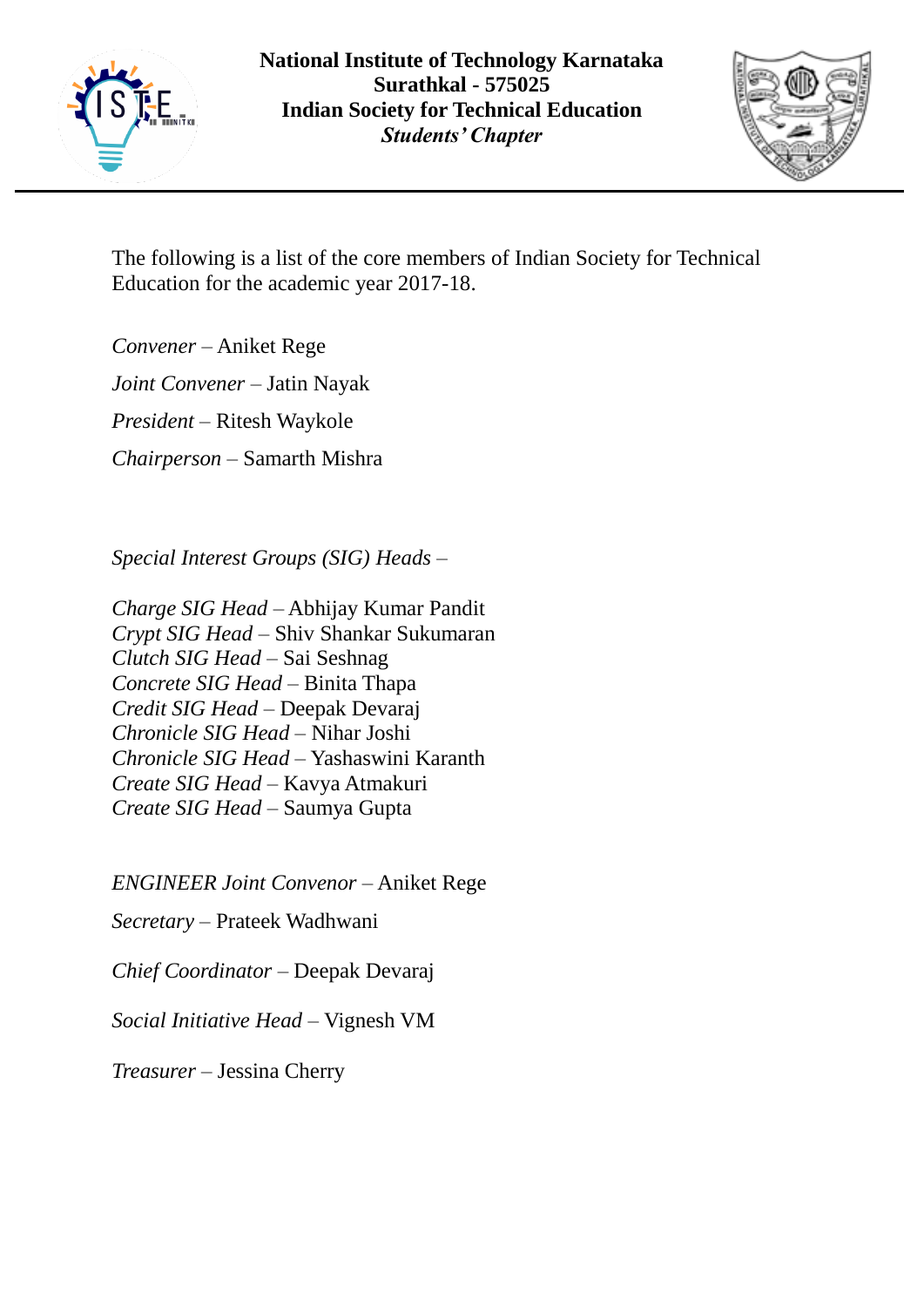## **Second Year Members (Junior Executive Members)**

| REG. NO. | <b>NAME</b>             | REG. NO. | <b>NAME</b>            |
|----------|-------------------------|----------|------------------------|
| 16EC103  | Amulya Kumar            | 16EE101  | <b>Abhijeet Ghosh</b>  |
|          | Subhiksha               |          |                        |
| 16EC147  | Prakash                 | 16EE108  | <b>Ashwin KV</b>       |
| 16CO222  | Hamra                   | 16EC149  | <b>Sushil Vanka</b>    |
| 16CH25   | <b>Rithika Cherukat</b> | 16ME160  | <b>Rohith Fernando</b> |
| 16IT242  | Sankarshan Guru         | 16EC220  | Joshua D'Cunha         |
| 16MT05   | Amal Mohan              | 16EC102  | Akshay Kishan          |
| 16CV113  | <b>Dominic Davies</b>   | 16EC222  | <b>Sarang Kalantre</b> |
| 16CV217  | K Lasya Reddy           | 16EC254  | <b>Vishal Sinha</b>    |
| 16CV202  | <b>Aditi Bhat</b>       | 16EC146  | Stuti Amanta           |
| 16CV242  | Thejaswi S              | 16EE225  | <b>Kshitiz Khatri</b>  |
| 15CV233  | <b>Prajwal N</b>        | 16EE154  | <b>Chitransh Lodha</b> |
| 16CV228  | <b>Rahul Ramesh</b>     | 16IT148  | Siddhant Waghjale      |
| 16EC104  | <b>Aneesh Dixit</b>     | 16EC136  | Sai Chaitanya B        |
| 16CH47   | Neha D Shetty           | 16EC142  | Siddhartha Kapoor      |
| 15EC156  | <b>YSV Sandeep</b>      | 16EC148  | Sujay Simha K M        |
|          | Keerthana               |          |                        |
| 16CH12   | Kamath                  | 16EC252  | Vasavi Udupa           |
| 16IT232  | <b>Nihar Chitnis</b>    | 16CO209  | Gauri Baraskar         |
| 16ME145  | Nabin Regmi             | 16EE218  | Gayatri Indukumar      |
| 16ME210  | Adithya S Iyer          | 16CO126  | <b>Mohit Bhasi</b>     |
| 15ME258  | <b>Rishikesh Patil</b>  | 16CH21   | Priyam Kumar           |
| 16ME106  | <b>Aditya Shah</b>      | 16CO143  | <b>Shushant Kumar</b>  |
|          |                         |          | Tanya Cecilia          |
| 16CV137  | Sanjay Nayak            | 16EE249  | Pinto                  |
|          | <b>Kevin Tom</b>        |          |                        |
| 16ME135  | <b>Kurian</b>           | 16IT149  | Yash V Dodeja          |
| 15MN34   | S Vasuki                | 16IT139  | Shubham Raj            |
| 16EC214  | Divya Pentela           | 16CH16   | lan Jathanna           |
|          |                         | 16CO216  | Darshan DV             |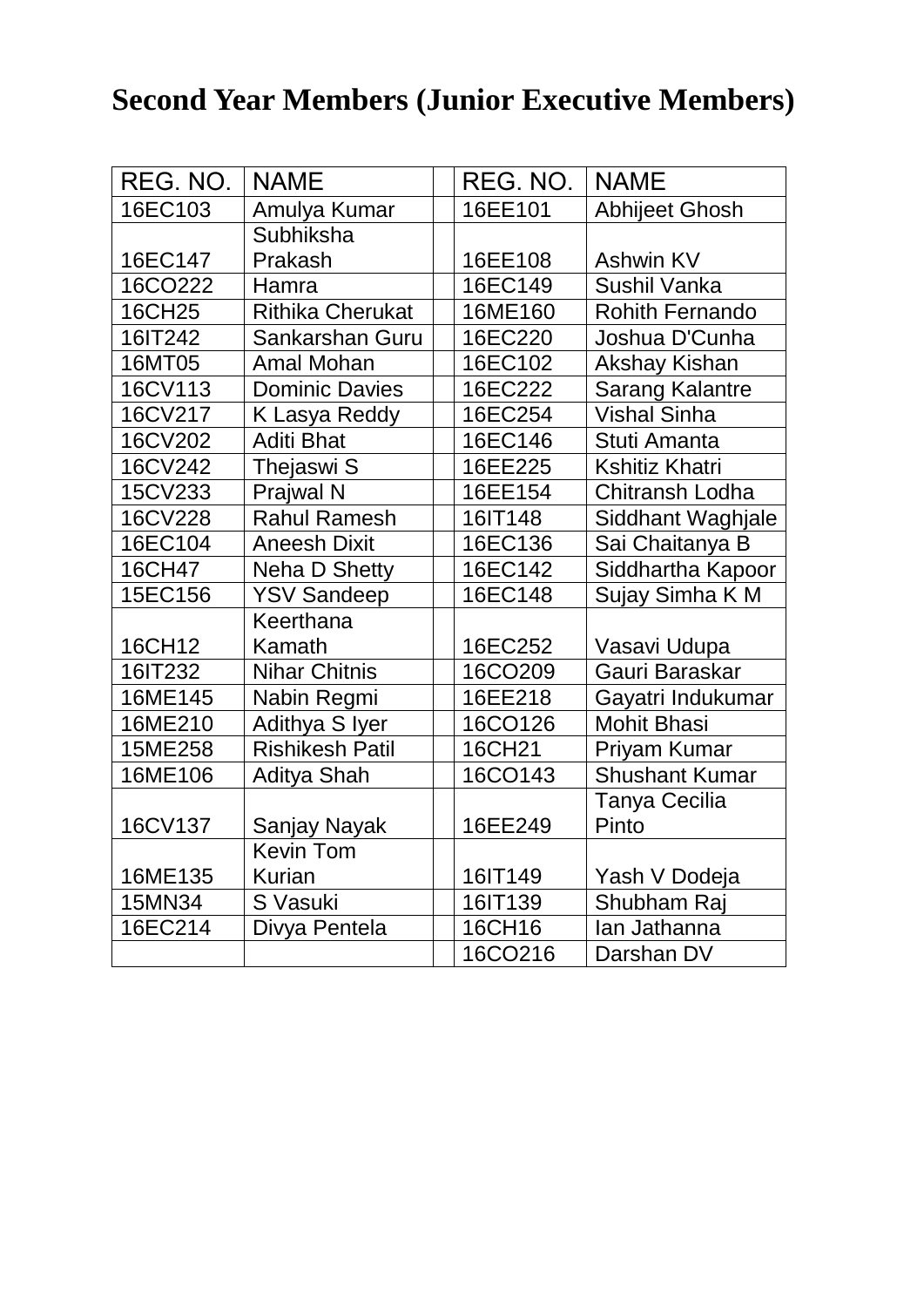## **Third Year Members (Executive Members)**

| REG. NO.      | <b>NAME</b>             | REG. NO. | <b>NAME</b>               |
|---------------|-------------------------|----------|---------------------------|
| 15EE246       | <b>Sharon P Simon</b>   | 15IT132  | Nihar Raichada            |
|               |                         |          | Laxminarayanan            |
| 15ME159       | Pradyumna K S           | 15CH21   | Krishnan                  |
| <b>15CH29</b> | <b>Praneeth Pichika</b> | 15CH19   | <b>Jessina Cherry</b>     |
| 15IT133       | Rajgauri Khemnar        | 15CV111  | Devika Suresh             |
|               |                         |          | Shannon                   |
| 15IT236       | Samarth M               | 15CH18   | <b>Gonsalves</b>          |
| 15IT231       | <b>Ria Kulshrestha</b>  | 15ec145  | Shantanu Vijay            |
| 15EE155       | S Shreyansh             | 15ME269  | Sofia Ummer Sahib         |
| 15EE239       | Rupashi Sangal          | 15ME101  | Aasim Zahoor              |
| 15IT216       | <b>Amith Kini</b>       | 15ME119  | Ayam Jain                 |
| 15CH09        | Avanika BR              | 15ME104  | Ajaydev M                 |
| 15IT242       | <b>Vrishabh Sharma</b>  | 15ME150  | <b>Prathamesh Mhetre</b>  |
| 15CO209       | Aswin Manoj             | 15ME252  | <b>Vineeth Ravoori</b>    |
| 15IT146       | Suraj Hegde             | 15ME202  | <b>Aditya Shet</b>        |
|               | Rahul                   |          |                           |
| 15IT131       | <b>Kumareseran</b>      | 15EC107  | Ashika Nayak              |
| 15CV230       | Nitish Upadhya          | 15MT05   | <b>Aswathy Gunadeep</b>   |
|               |                         |          | Nisarga                   |
| 15CV147       | <b>Sneha Naik</b>       | 15EC134  | Govindaraju               |
| 15CV143       | <b>Shashank M</b>       | 15ME244  | Nagarakshith MS           |
| 15CV228       | <b>Nikhil Shet</b>      | 15EE151  | <b>Vilohit Sarma Kaza</b> |
| 15CV152       | Vignesh VM              | 15EC147  | Shashank Vijay            |
| 15ME271       | Srijit Kumar            | 15EE142  | <b>Raveesh Sinha</b>      |
| <b>15CH26</b> | <b>Mohit Soni</b>       | 15EC120  | <b>Hemanth Kumar</b>      |
| 15CV136       | Aakash S                | 15EE138  | Radhika Pai               |
|               | <b>Abhilekh</b>         |          |                           |
| 15IT102       | Srivastava              | 15EC125  | Nishtha Maloo             |
| 15EC217       | Mrinmayee Joshi         | 15EE230  | M. Saneens                |
|               |                         |          | Apurva                    |
| 15CH44        | Shraya Sapru            | 15EC105  | Purushottam               |